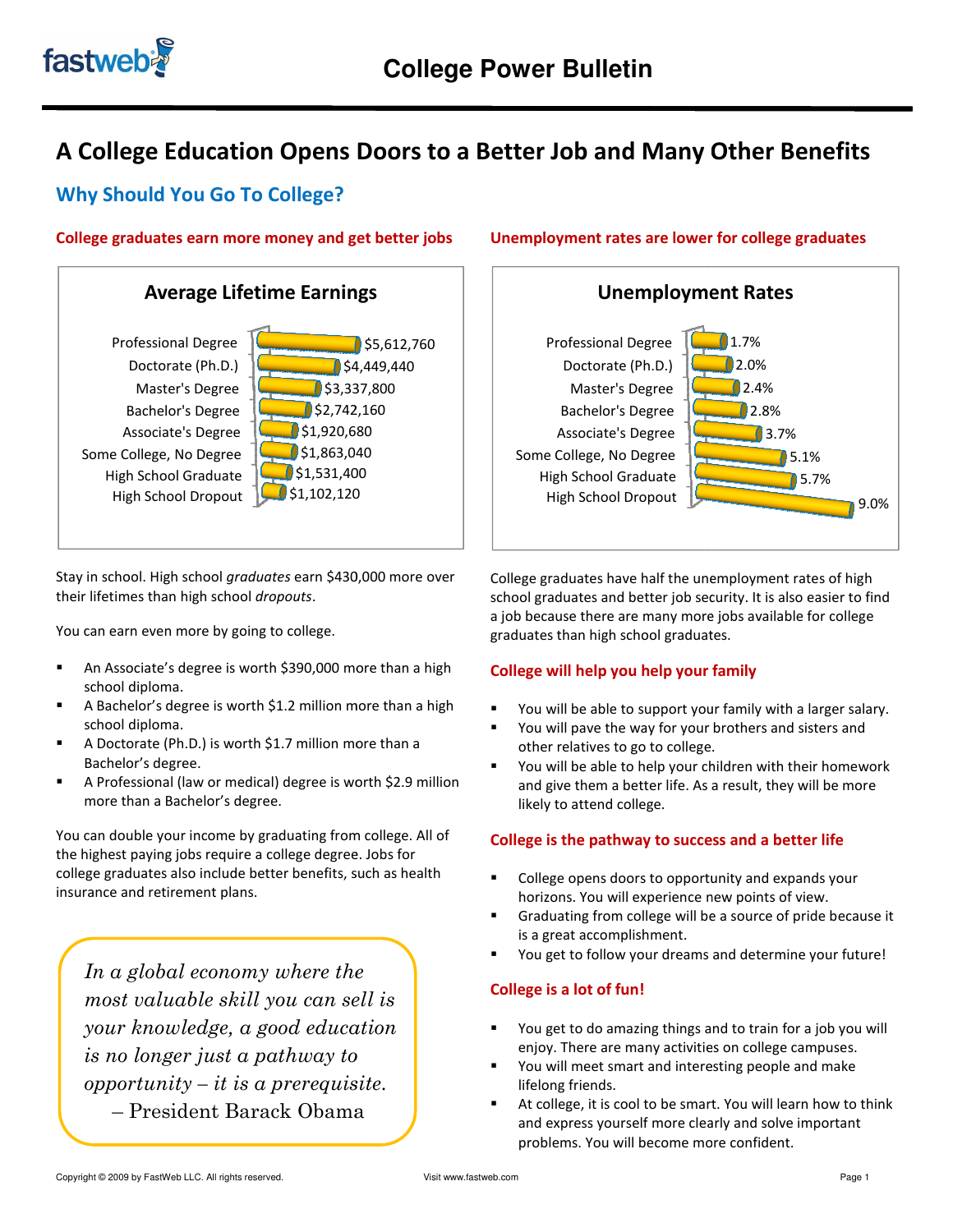

# A Who's Who of Famous College Graduates

- Kareem Abdul-Jabbar (Basketball Player) UCLA
- Kofi Annan (Secretary-General of the United Nations) Macalester College, MIT Sloan School of Management
- Angela Bassett (Actress) Yale College
- Barry Bonds (Baseball Player) Arizona State University
- Bill Clinton (US President) Georgetown University, Oxford, Yale Law School
- Hillary Clinton (US Secretary of State) Wellesley College, Yale Law School
- Natalie Cole (Singer) Univ. of Massachusetts at Amherst
- **Bill Cosby (Comedian) Temple University**
- Geena Davis (Actress) Boston University
- **-** David Duchovny (Actor) Princeton University
- Gloria Estefan (Singer) University of Miami
- Patrick A. Ewing (Basketball Player) Georgetown Univ.
- Jodie Foster (Actress) Yale University
- **E** Louis Gossett, Jr. (Actor) New York University
- Matt Groening (Cartoonist "The Simpsons") Evergreen State College
- Bryant Gumbel (TV Journalist) Bates College
- Hugh Hefner (Magazine Publisher) UIUC
- Rev. Jesse Jackson (Civil Rights Activist) North Carolina A&T
- Magic Johnson (Basketball Player) Michigan State Univ.
- James Earl Jones (Actor) University of Michigan
- Tommy Lee Jones (Actor) Harvard College
- Michael Jordan (Basketball Player) UNC Chapel Hill
- John F. Kennedy (US President) Harvard College
- Martin Luther King Jr. (Civil Rights Activist) Morehouse College, Crozer Theological Seminary, Boston University
- Lisa Kudrow (Actress) Vassar College
- Spike Lee (Film Director and Producer) Morehouse College, New York University

In our democracy every young person should have an equal opportunity to obtain a higher education, regardless of his station in life or financial means. – President John F. Kennedy

Education is our passport to the future, for tomorrow belongs to the people who prepare for it today. – Malcolm X

- Jay Leno (TV Host and Comedian) Emerson College
- David Letterman (TV Host and Comedian) Ball State Univ.
- **Lucy Liu (Actress) University of Michigan**
- Eva Longoria (Model and Actress) Texas A&M at Kingsville
- Toni Morrison (Author, Nobel Laureate) Howard University, Cornell University
- Edwin Moses (Olympic Track & Field Medalist) Morehouse College, Pepperdine University
- Paul Newman (Actor, Auto Racer and Entrepreneur) Kenyon College, Yale University
- Bill Nye (Science Educator and TV Host) Bridgewater State College
- Shaquille O'Neal (Basketball Player) Louisiana State Univ.
- Barack Obama (US President) Occidental College, Columbia University, Harvard Law School
- Natalie Portman (Actress) Harvard College
- Colin Powell (Four-Star General and US Secretary of State) – City College of New York, George Washington University
- Ronald Reagan (US President) Eureka College
- Condoleezza Rice (US Secretary of State) University of Denver, University of Notre Dame
- Bill Richardson (Governor of New Mexico) Tufts Univ.
- J. K. Rowling (Author) University of Exeter
- Arnold Schwarzenegger (Governor of California, Actor) Santa Monica College, University of Wisconsin at Superior
- Jimmy Smits (Actor) Brooklyn College, Cornell University
- Sonia Sotomayor (US Supreme Court Justice) Princeton University, Yale Law School
- **Howard Stern (Radio Personality) Boston University**
- Julia Stiles (Actress) Columbia University
- Clarence Thomas (US Supreme Court Justice) College of the Holy Cross
- Denzel Washington (Actor) Fordham University
- Sigourney Weaver (Actress) Stanford University
- Oprah Winfrey (TV Host) Tennessee State University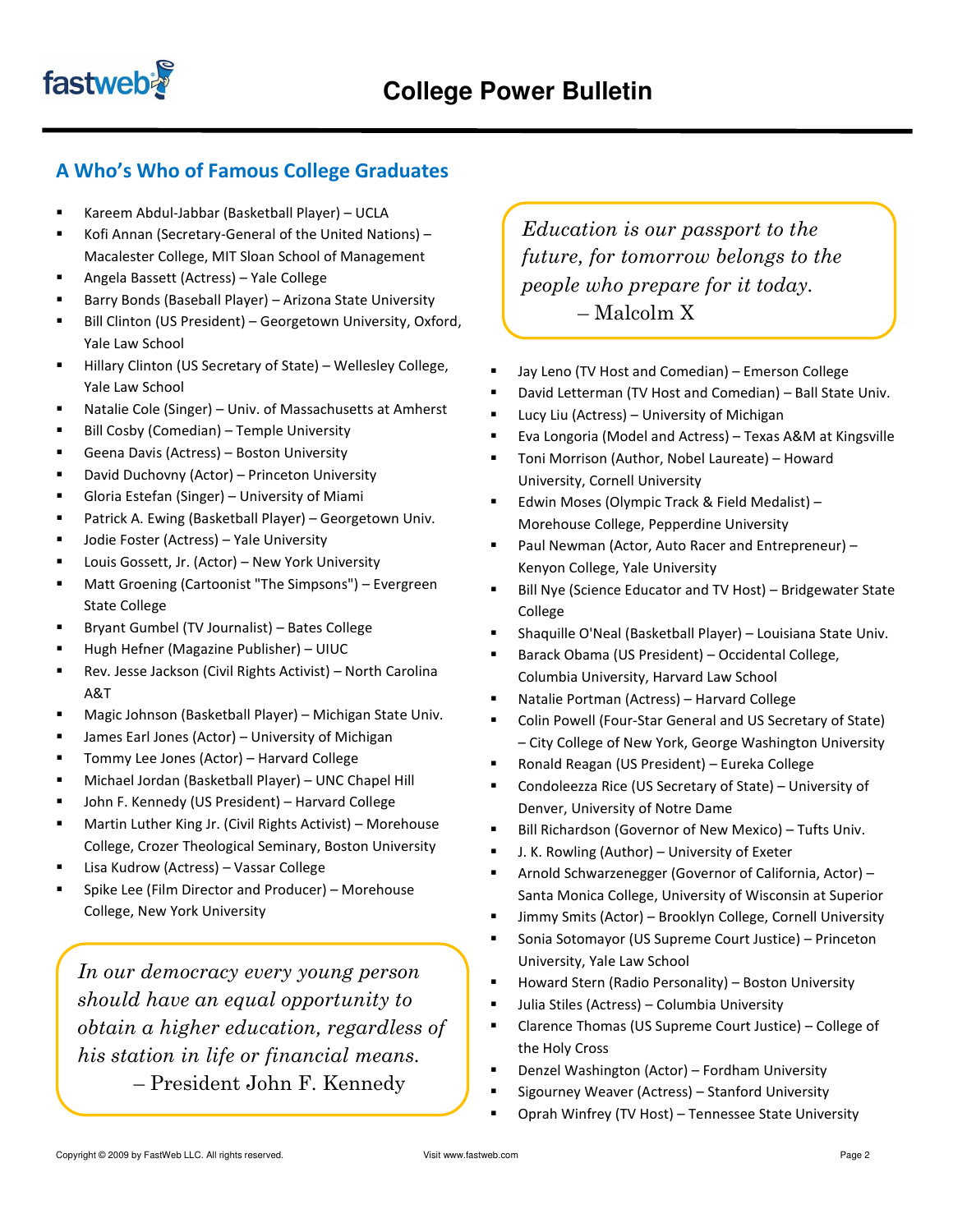

# How Do You Pay for College?

## Student financial aid helps you pay the college bills

College isn't as expensive as you might think. Newspaper headlines focus on the most expensive colleges for the shock value. Most students attend colleges that are much less expensive.

There's a lot of money available to help you pay for college. Student financial aid will help you bridge the gap between college costs and what you and your family can afford to pay. This includes money from the federal and state government, money from the colleges themselves, and scholarships from foundations and companies.

### Five types of student financial aid

There are five main types of student financial aid to help pay for college.

- Gift aid, such as grants and scholarships, which is free money that does not need to be repaid.
- Student employment, such as part-time work-study jobs, which is money that you earn as you learn.
- **EXECT** Student loans, which is money that is repaid over several years, usually with interest.
- Education tax benefits, such as the Hope Scholarship tax credit, which is money you get by filing a federal income tax return. You can get a rebate of some of the money you paid for college costs even if you don't owe any taxes.
- Military student aid, such as ROTC and the GI Bill, where you earn money for your education in exchange for service in the United States Armed Forces.

Grants and scholarships are better than student loans because they are like getting paid to go to college and do not require repayment.

Some grants and scholarships are awarded based on financial need (the difference between the total cost of college and ability to pay) and some based on academic, artistic or athletic merit, and others based on unusual criteria, such as creating a prom costume out of duct tape, a scholarship for left-handed students or a scholarship for a student with a last name of Zolp.

#### Scholarships are about more than just money

The organizations that award scholarships are focused on more than just giving away money. They want to eliminate barriers to college success. Many try to build a community of their scholarship recipients. You will meet people just like yourself and make lifelong friends. You get someone to talk to, someone you can trust.

Education costs money, but then so does ignorance. – Sir Claus Moser

#### How do you find scholarships?

One of the easiest ways to find scholarships is to use the www.FastWeb.com web site, and it's free! It takes about half an hour to complete a personal profile of your background, such as your grades, test scores, interests, hobbies and activities. This profile is matched against a very large database of scholarships, and you get an immediate list of all the scholarships that match your profile. You will see only those scholarships for which you are qualified.

The FastWeb database is updated daily. Whenever a new scholarship is added that matches your profile, you will get an email message to tell you about it. The web site also has a lot of news, information and advice.

You can also find scholarships in books in your local public library or bookstore. Your guidance counselor might post information about scholarships outside his/her office or on the school web site. Some guidance counselors publicize scholarships in the school bulletin or distribute scholarship booklets.

Start searching for scholarships as soon as possible. There are scholarships with deadlines throughout the year, so the sooner you start searching, the more scholarships you will find. There are even scholarships for children in the grades K-8 in addition to scholarships for high school students in grades 9-12.